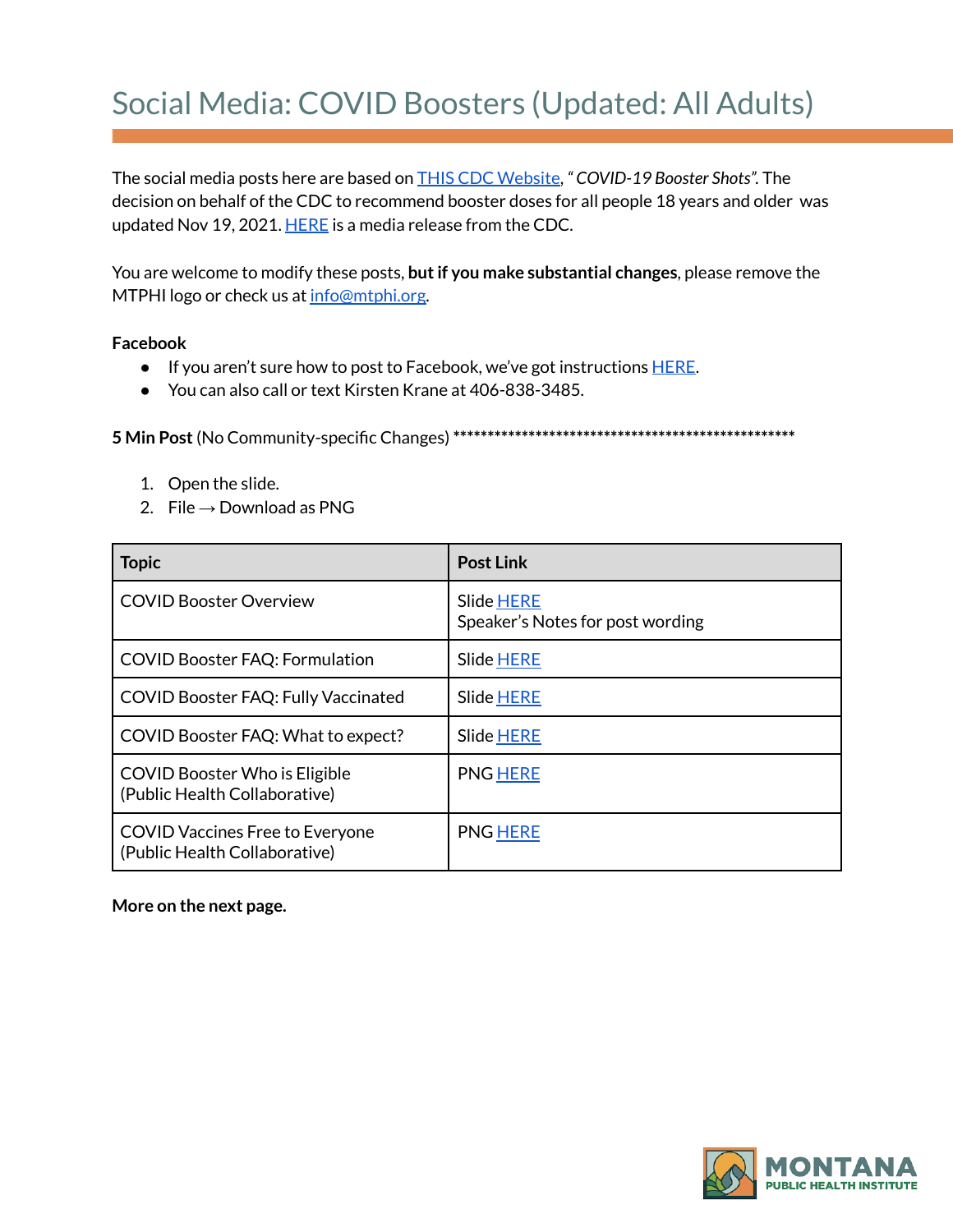**15 Min Post**(Include Community-specific Changes) **\*\*\*\*\*\*\*\*\*\*\*\*\*\*\*\*\*\*\*\*\*\*\*\*\*\*\*\*\*\*\*\*\*\*\*\*\*\*\*\*\*\*\*\*\*\*\*\*\*\***

- 1. Open the slide.
- 2. File  $\rightarrow$  Make a copy
- 3. Add your logo
- 4. Make any changes to the copy that you need to make
- 5. File  $→$  Download as PNG

| <b>Topic</b>                                         | <b>Post Link</b>                                                               |
|------------------------------------------------------|--------------------------------------------------------------------------------|
| Local Info with Moderna/Pfizer COVID<br>booster info | Slide HERE<br>Speaker's Notes for post wording (includes J&J<br>info in Notes) |

**30 Min Make a Video Post**(Include Community-specific Changes)**\*\*\*\*\*\*\*\*\*\*\*\*\*\*\*\*\*\*\*\*\*\*\*\*\*\*\*\*\*\*\*\*\*\***

- 1. This is a basic outline for you to use if you want to make a Facebook Live or TikTok for your community. You'll have to use your own personality and wording to make it authentic, but we've organized some main points for you.
- 2. Bonus points if you can get a Primary Care Provider in your community to post a video!

| Topic:                    | <b>Main Points:</b>                                                                                                                                                                                                                                     |
|---------------------------|---------------------------------------------------------------------------------------------------------------------------------------------------------------------------------------------------------------------------------------------------------|
| <b>Introduce Yourself</b> | Name<br>Position<br>Organization                                                                                                                                                                                                                        |
| We've Got Boosters!       | Everyone 18 and older is eligible!<br>Boosters improve immunity against COVID 19.<br>Make COVID less severe and keeping us out of the<br>hospital<br>In the booster we give a lower dose of the vaccine<br>than what you got in your first vaccination. |
| Johnson & Johnson         | EVERYONE who got J&J<br>more than 2 months ago<br>Is over 18 years old<br>Come get your booster. You can get another J&J or a Moderna<br>or Pfizer - your choice.                                                                                       |

## **COVID BOOSTERS**